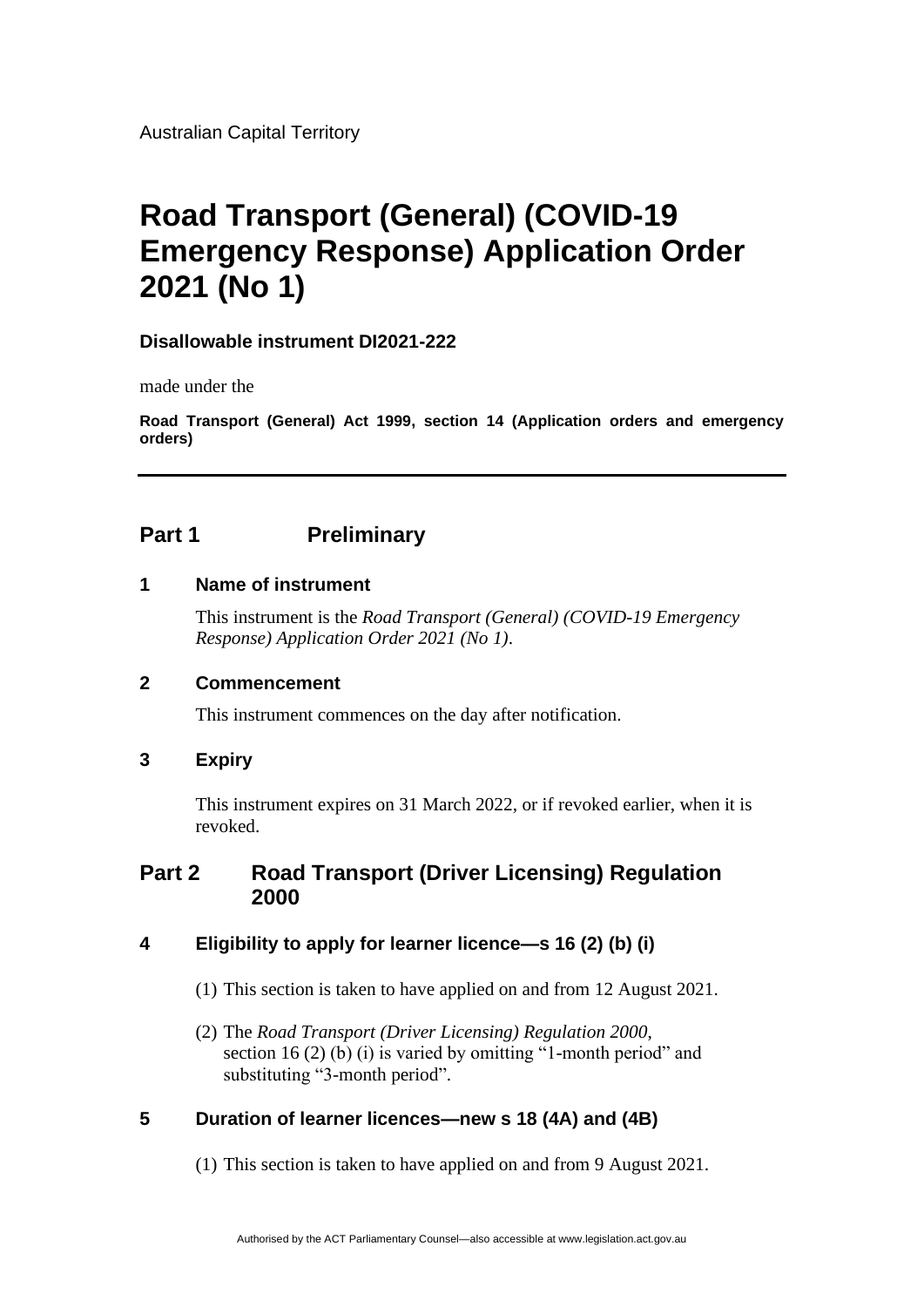- (2) The *Road Transport (Driver Licensing) Regulation 2000*, section 18 is varied by inserting the following:
	- "(4A) Despite subsection (1), a learner motorcycle licence that would, but for this subsection, expire in the period beginning on 9 August 2021 and ending on 31 January 2022 (the *old expiry day*) is taken to expire 6 months after the old expiry date.
	- (4B) To remove any doubt, subsection (4A) applies to a learner motorcycle licence whose expiry date has been extended under subsection (4).

# **6 Eligibility to apply for provisional licence—s 22 (2) (c)**

- (1) This section is taken to have applied on and from 12 August 2021.
- (2) The *Road Transport (Driver Licensing) Regulation 2000*, section 22 (2) (c) is varied by omitting "1-month period" and substituting "3-month period".

#### **7 Extension of renewal time for learner motorcycle licence s 85A**

- (1) This section is taken to have applied on and from 9 August 2021.
- (2) The *Road Transport (Driver Licensing) Regulation 2000,* section 85A (1) is varied by omitting "This section" and substituting "Subsection (2)".
- (3) The *Road Transport (Driver Licensing) Regulation 2000,* section 85A is varied by inserting the following:
	- "(2A) Subsection (2B) applies to the holder of a licence extended under section 18 (4A).
	- (2B) The person is taken to have satisfied the requirement under section 85 (2) (c) if the person gives the road transport authority evidence that the person has successfully completed the knowledge component of an approved road ready training course within the period of 3 years and 6 months before the day the application is made."

#### **8 Meaning of** *automatic disqualifying circumstance***—s 91 (a) and (b)**

- (1) This section is taken to have applied on and from 12 August 2021.
- (2) The *Road Transport (Driver Licensing) Regulation 2000*, section 91 (a) and (b) is a varied by omitting "3 months" and substituting "6 months".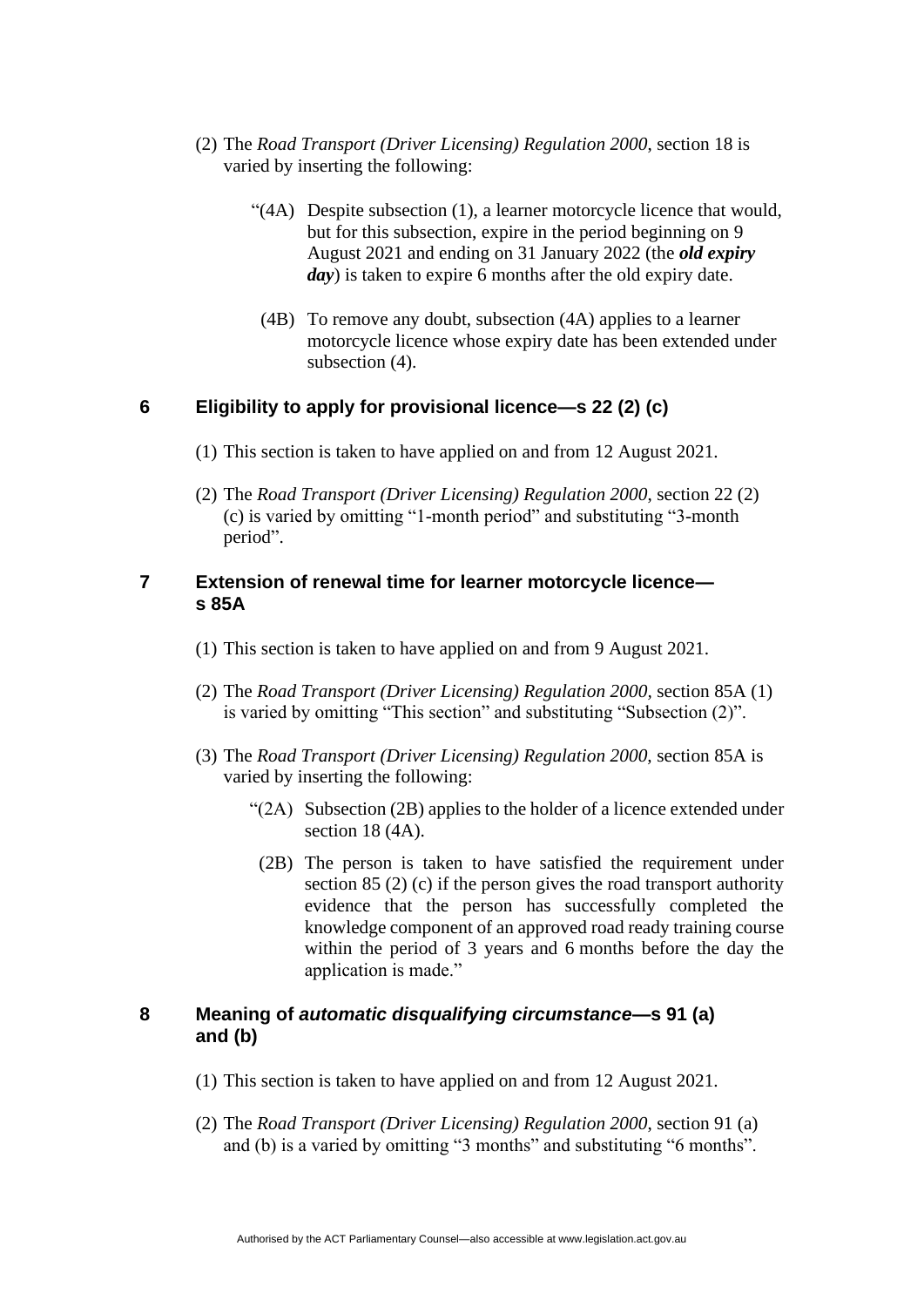#### **9 Non-ACT licence holders to hold driver licence in certain circumstances—s 92 (2) and (3)**

- (1) This section is taken to have applied on and from 12 August 2021.
- (2) The *Road Transport (Driver Licensing) Regulation 2000*, section 92 (2) and (3) is a varied by omitting "3 months" and substituting "6 months".

# **10 Old learner licence—extension of duration—s172A**

- (1) This section is taken to have applied on and from 9 August 2021.
- (2) The *Road Transport (Driver Licensing) Regulation 2000*, section 172A (1) is varied by omitting "This section" and substituting it with "Subsection  $(2)$ ".
- (3) The *Road Transport (Driver Licensing) Regulation 2000*, section 172A is varied by inserting the following:
	- "(3) Subsection (4) applies to an old licence that—
		- (a) is a learner car licence issued under the pre-amendment regulation; and
		- (b) would, but for subsection (4), expire in the period beginning on 9 August 2021 and ending on 31 January 2022 (the *old expiry day*).
		- (4) The licence is taken to expire 6 months after the old expiry day.
		- (5) To remove any doubt, subsection (4) applies to an old licence whose expiry date has been extended under subsection  $(2)$ ."

## **11 Renewal of learner licence—s179 (2)**

- (1) This section is taken to have applied on and from 9 August 2021.
- (2) The *Road Transport (Driver Licensing) Regulation 2000*, section 179 (2) (a) is varied by substituting the following:
	- "(a) for the holder of a licence that has been extended under section 172A (2)—the 3-year period before the day the application is made; or
		- (aa) for the holder of a licence that has been extended under section 172A (4)—the period of 3 years and 6 months before the day the application is made; or"